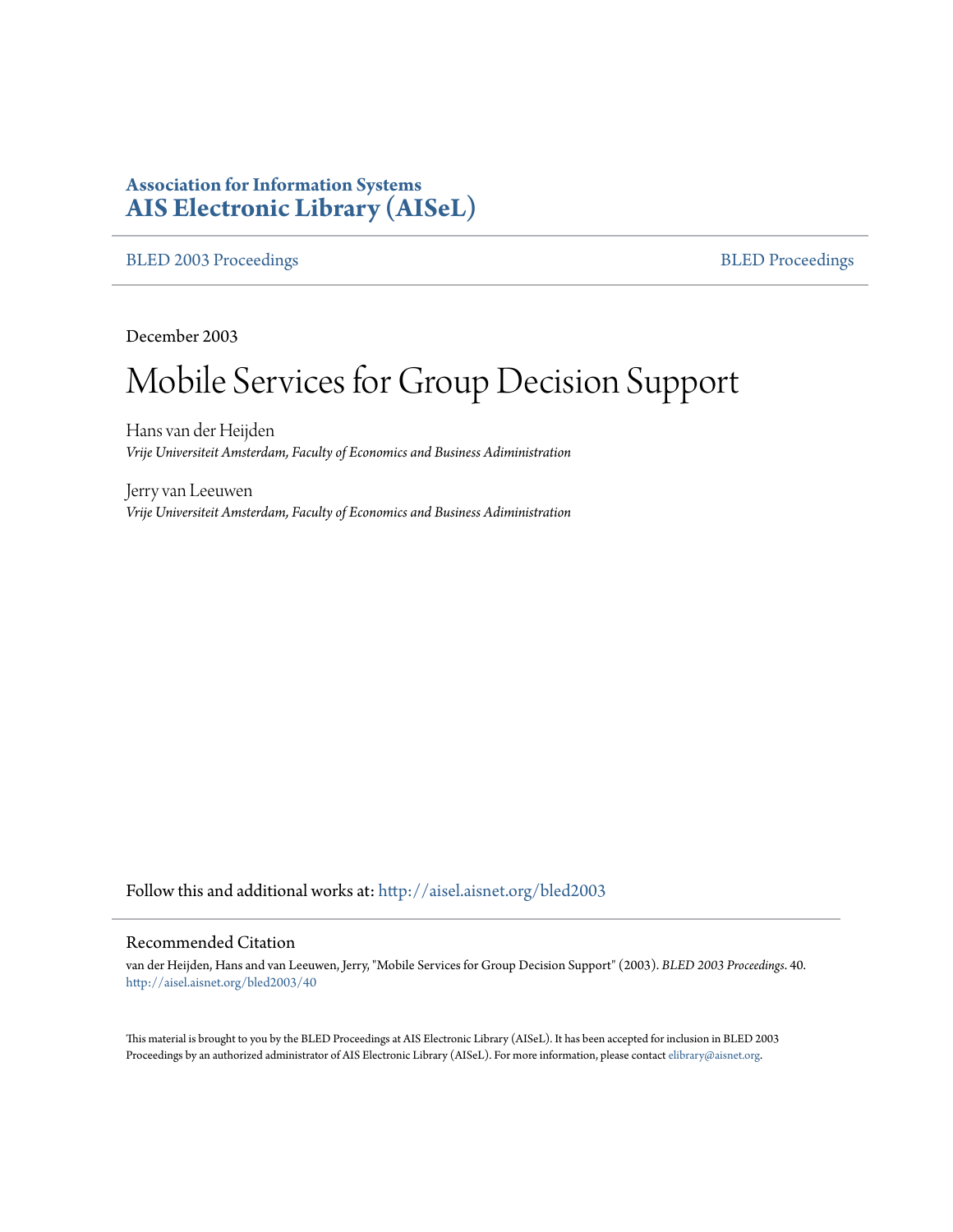# **16th Bled eCommerce Conference**

#### **eTransformation**

Bled, Slovenia, June 9 - 11, 2003

# **Mobile Services for Group Decision Support**

## **Jerry van Leeuwen, Hans van der Heijden**

Vrije Universiteit Amsterdam, Faculty of Economics and Business Administration, The Netherlands JvanLeeuwen@feweb.vu.nl, HHeijden@feweb.vu.nl

## **Abstract**

*In this paper we study a new role for smart mobile devices: their potential assistance in group-based decision making. Assuming that smart devices implement wireless short range scanning technology, they have the capacity to scan other devices and by doing so, group members can exchange information and decision preferences with other group members. We introduce four mobile services that exploit this technology for the purpose of group decision making: information gathering, information matching, preference gathering, and preference matching. The paper continues by outlining to what extent these services will have value for specific types of group tasks. We conclude that information gathering and matching are appropriate for simple tasks and problem tasks, and preference gathering and matching are appropriate for judgement tasks and "fuzzy" tasks.*

## **1. Introduction**

With the increasingly widespread adoption of smart mobile devices, researchers are beginning to study the deployment of these devices to improve business process performance (Lyytinen & Yoo, 2002; Smith, Kulatilaka, & Venkatramen, 2002; Varshney & Vetter, 2001). Empirical evidence is increasingly supportive of the usefulness of mobile devices in business environments, for example by increasing the opportunities for coordination and control (Van der Heijden & Valiente, 2002), workflow and emergency conditions (Luff  $\&$  Heath, 1998) and by providing personal decision support for mobile tasks (Van der Heijden & Sørensen, 2002).

What is less developed in this literature is the potential role of mobile services for group decision support. To the best of our knowledge we know of no study in which this specific role has been considered. To further explore these possibilities, we conduct a preliminary analysis on the opportunities for mobile group decision support in this paper. We do so by proposing a set of mobile services to be used in this domain, and by theorizing about the effectiveness of these services for specific task types.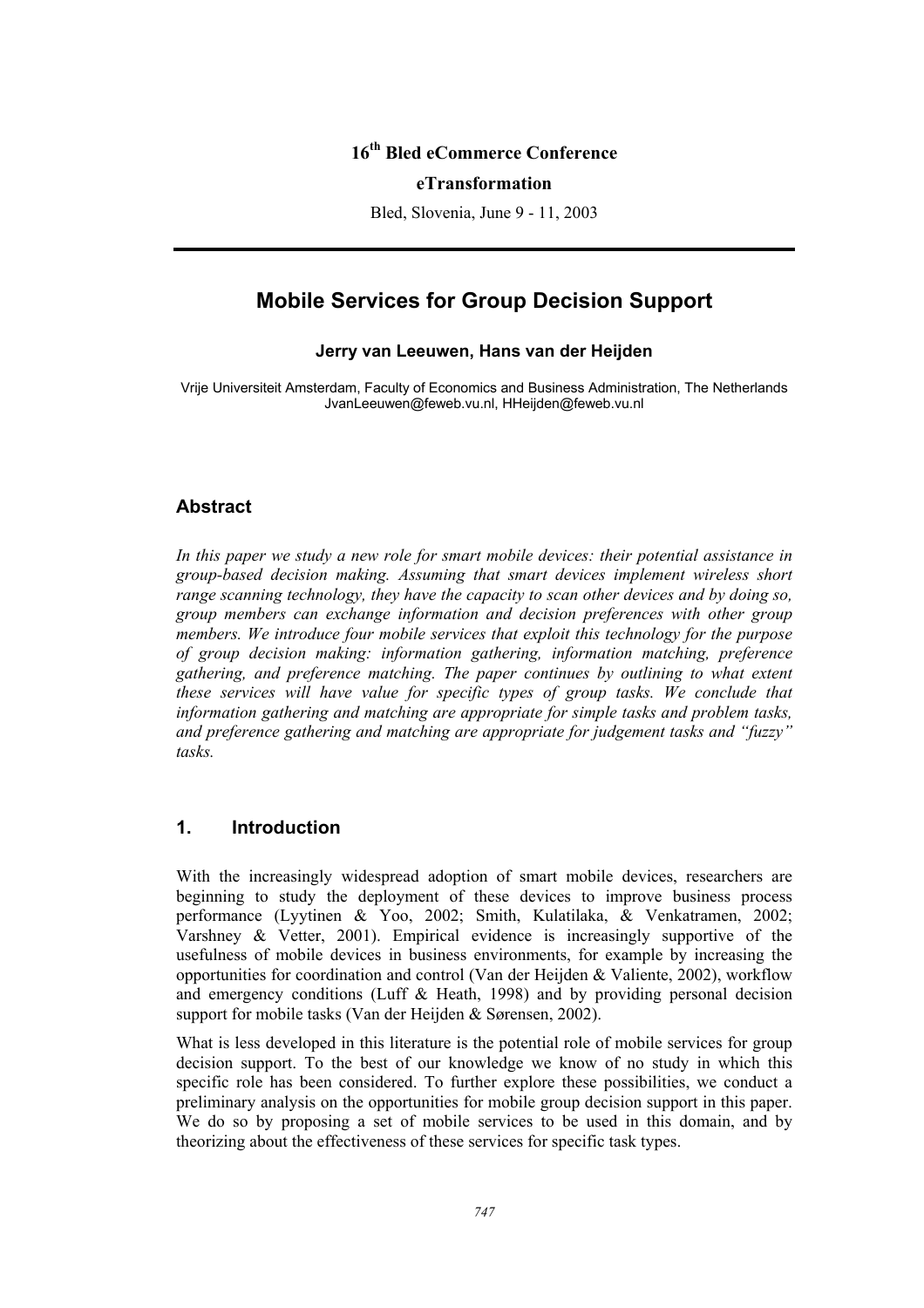In this paper, we focus on groups with local mobility. Local mobility refers to the movements of group members in a shared location. Users may be mobile, but they are still in close proximity, and therefore they are able to hold face to face meetings (Belotti & Bly, 1996). We assume that groups have face to face meetings, and the mobile services possessed by the group members should support these meetings. We leave the opportunities for remote mobility (the movements of group members in distant locations  $(Kristoffersen & Ljungberg, 2000)$  for other researchers to explore.

Why would mobile group decision support be different from traditional group decision support (GDSS)? One could image traditional GDSS software (e.g. Group Systems, see www.groupsystems.com) being implemented on mobile devices, using wireless connections and a base station. In that case, there may seem to be little difference between the mobile and the immobile situation, and the mobile "condition" is not likely to be of sufficient theoretical interest. There are, however, two advantages to a mobile GDSS that we believe make the study of these technologies relevant.

The first is that a mobile GDSS is  $-$  in theory - less complex to set up than a traditional GDSS. In the case of a traditional GDSS, employees often need to schedule a timeslot and they need to relocate to a special group decision room, often not available at the employees premises. This is costly not only because of opportunity costs, but also because group decision rooms are scarce resources and their use often has a price. Using mobile devices, however, one can envision *ad hoc* group meetings, in any room. Because users need not be assigned to fixed terminals in a room, they can start using GDSS applications straight away.

The visibility and 'presence' of the technology has been reported as an explanation of the lack of benefits of GDSS (see e.g. Watson, DeSanctis, & Poole, 1988). If set up and implementation costs are decreased, mobile GDSS may provide benefits in circumstances where GDSS provide less benefits. This is one reason why mobile devices may be applicable for more ad hoc group decision making. It is also one reason why it would be theoretically interesting to study these systems in more detail.

The second advantage of a mobile GDSS over a traditional GDSS is that new features can be introduced that are enabled by the mobile technology. For example, the set of features that we will propose in this paper requires the implementation of short-range wireless scanning technology. This technology allows group members to scan each other's mobile devices and learn about their alternatives and preferences. Current GDSS cannot, by their immobile nature, make use of these services.

The paper proceeds with an introduction to four new mobile services to enhance group decision support. The rest of the paper is devoted to a preliminary theory about the usefulness of these mobile services. This is grounded in theory related to "traditional" group decision support systems (GDSS). Section 3 briefly reviews this GDSS literature. In section 4, we provide three propositions that relate the mobile services to group decision making performance. Last, section 5 discusses the contributions and limitations of the paper, and provides areas for further research.

## **2. Emerging Mobile Services for Group Decision Support**

We envision a number of new features for mobile devices to aid group decision making. These are all based on the assumption that the mobile device can *scan* the mobile device of another user. A second assumption is that the user needs to scan by *pointing* his or her device towards the device of another user. In other words, the mobile device does not scan other users in the background. Technically, this active scanning could be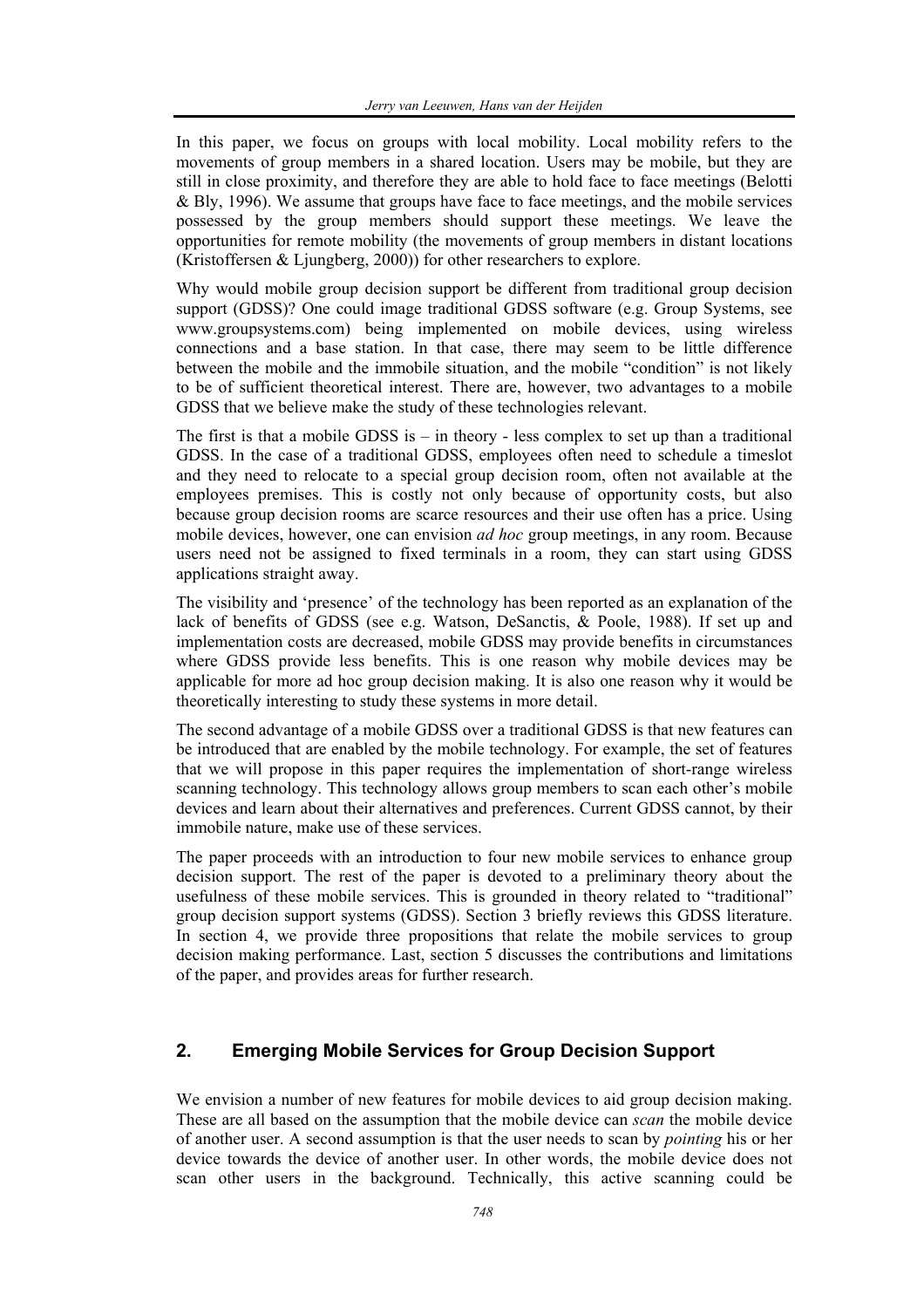implemented using infrared technology or RFID technology (Radio Frequency Identification).

Active scanning will enable group members to learn and evaluate each other alternatives and preferences. The first and simplest feature is *information gathering*. Here, users scan other users to identify possible alternatives for a solution to a decision problem. For example, suppose that the problem is to generate a wish list of qualifications for a new employee. Users could each create their own wish lists on their mobile devices, and by scanning each other they could complement their wish lists with the lists from the other users.

The second, more advanced feature is *information matching*. In this situation, the mobile device not only imports the wish lists from other users, but also compares them against the wish lists already stored on the device. By doing so the device could provide cues if there are new items on the wish lists. It could also count the occurrence of the items, thereby providing some indication about the relative importance of such an item in the group.

The third feature, again more advanced, is *preference gathering*. In this situation, users gather preferences regarding specific alternatives. In the wish list example, users could rank each item on the wish list. The device would then be able to scan not only the items, but also their ranking. This enables the user to retrieve some information about the relative importance of these items for the separate users.

The fourth and final feature that we envision is *preference matching*. In this situation, preferences are taken in by the mobile device and an overall picture is given of the degree to which these preferences match with the preferences stored on the device. In the wish list example, the user could see to what extent another user agrees on the importance of a qualification.

# **3. Some Findings from the GDSS Literature**

The remainder of this paper explores some of the theoretical issues involved in understanding the usefulness of the mobile features that we have just introduced. In order to do so, we will briefly introduce some of the results from the GDSS literature.

A large body of research has accumulated on the usefulness of information systems for group decision making (for reviews, see e.g. Chun & Park, 1998, and Fiermestad & Hiltz, 1997). One conclusion that can be drawn from this literature is that deriving value from group support systems is anything but straightforward. In fact, a number of empirical studies have produced inconclusive evidence on the benefits of GDSS (see for example Aiken, Krosp, Shirani, & Martin, 1994, Sharda, Barr, & McDonnell, 1988, and Gallupe & McKeen, 1990). These and other studies reported neither benefits on objective measures such as decision quality nor on more subjective measures such as perceived decision confidence.

These findings have led to a growing recognition that GDSS performance is the result of a complex set of interactions between task characteristics, group characteristics, and the GDSS technology (Nunamaker, Dennis, Valacich, Vogel, & George, 1991). The technology can support both the exchange of information between the groups (Dennis, 1996), as well as the decision making processes, for example with mathematical modeling aids. This has led to the distinction of two types of GDSS (DeSanctis  $\&$ Gallupe, 1987): Level 1 systems are those systems that provide features for communication support, such as anonymous messaging, idea recording, preference rating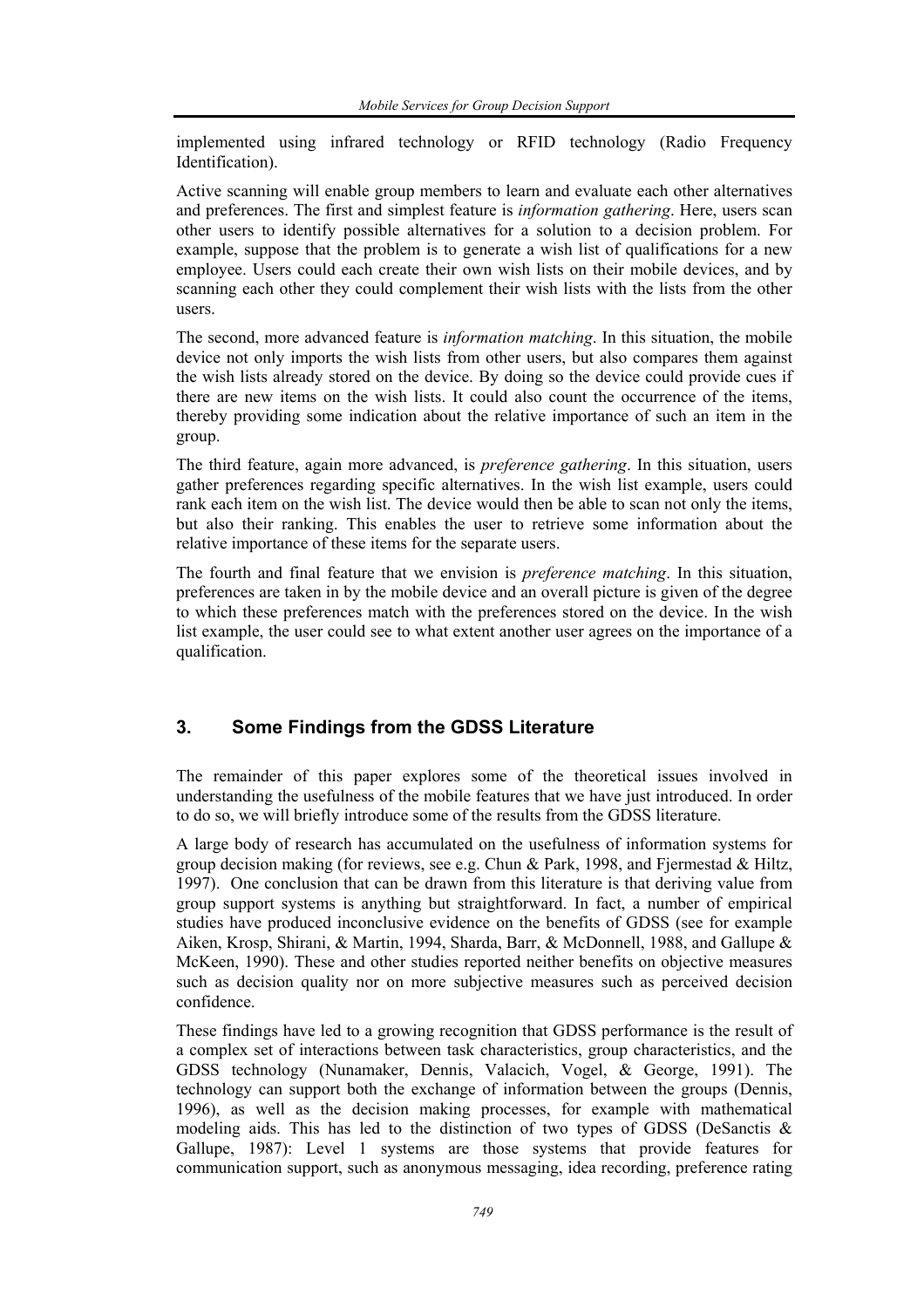and voting. Level 2 systems also make use of decision modeling or mathematical techniques. Depending on the task and the group, these types of systems may vary in their suitability and effectiveness.

Task characteristics can account for fifty percent of the variance in GDSS performance (El-Shinnawy & Vinze, 1998). The usage of GDSS would be expected to have more impact on complex tasks. However one study showed that usage of GDSS in simpler tasks was more efficient (Benbasat & Lim, 1993).

Other factors that have been subject to study are related to group characteristics. One group characteristic that is known to moderate effectiveness is group size. More specifically, the benefits of GDSS increase as the group sizes increases (Dennis, Haley,  $\&$ Vandenberg, 1996). For example, one study found no increase in decision quality with two people in the group, but an increase with four, six or twelve people in the group (Gallupe, Dennis, Cooper, Valacich, & Bastianutti, 1992). It has also been reported that decision makers tend to economize on cognitive effort rather than decision quality (Todd & Benbasat, 1992). This implies that some groups may settle for the same decision quality with less effort. Also, a group tends to force individual members to conform the position of the majority. Communication by means of a GDSS may significantly lessen the power of a group to influence an individual group member (Clapper, McLean, & Watson, 1991)

The use of GDSS has some inherent disadvantages. It has been acknowledged in the literature that using a GDSS can be cumbersome to use, and very visible to the group members, thereby attracting attention away from the decision itself (Watson et al., 1988). These costs of using a GDSS may actually impede decision quality because the attention of the users is attracted to the technology rather than the decision. Group decision supported groups tend to have more cohesion and better perceived processes (with poorer performance) than groups not having the use of a group decision support tool (Anson, Bostrom, & Wynne, 1995).

One conclusion reviewing the GDSS literature is that the effectiveness of the mobile service will depend on the task characteristics and the group characteristics. In this paper, our propositions will focus on the interactions between tasks and mobile services. We acknowledge that group characteristics are likely to moderate the relationships also, but we will assume that these are constant, for clarity of exposition.

## **4. Propositions**

GDSS theory suggests that the benefits of the mobile services that we have defined in section 2 are dependent on the task characteristics (Zigurs, Poole, & DeSanctis, 1988). In other words, a fit between the group tasks and the mobile decision aids should result in greater group decision effectiveness. For this reason, we do not propose that the mobile services will produce better decisions *per se*. Rather, we propose that this is contingent to the task that is assigned to the group.

In line with previous GDSS literature, we will adopt the terms *outcomes* and *solution schemes* in the remainder of this paper. An outcome is a possible solution to a decision, a solution scheme is one possible direction from raw data to an outcome. Tasks are often classified by their level of task complexity (Campbell, 1988), i.e. by the nature of their outcomes and their solution schemes.

The level of task complexity is determined by four dimensions (Zigurs & Buckland, 1998). The first dimension is *outcome multiplicity*. As the name suggests, this implies that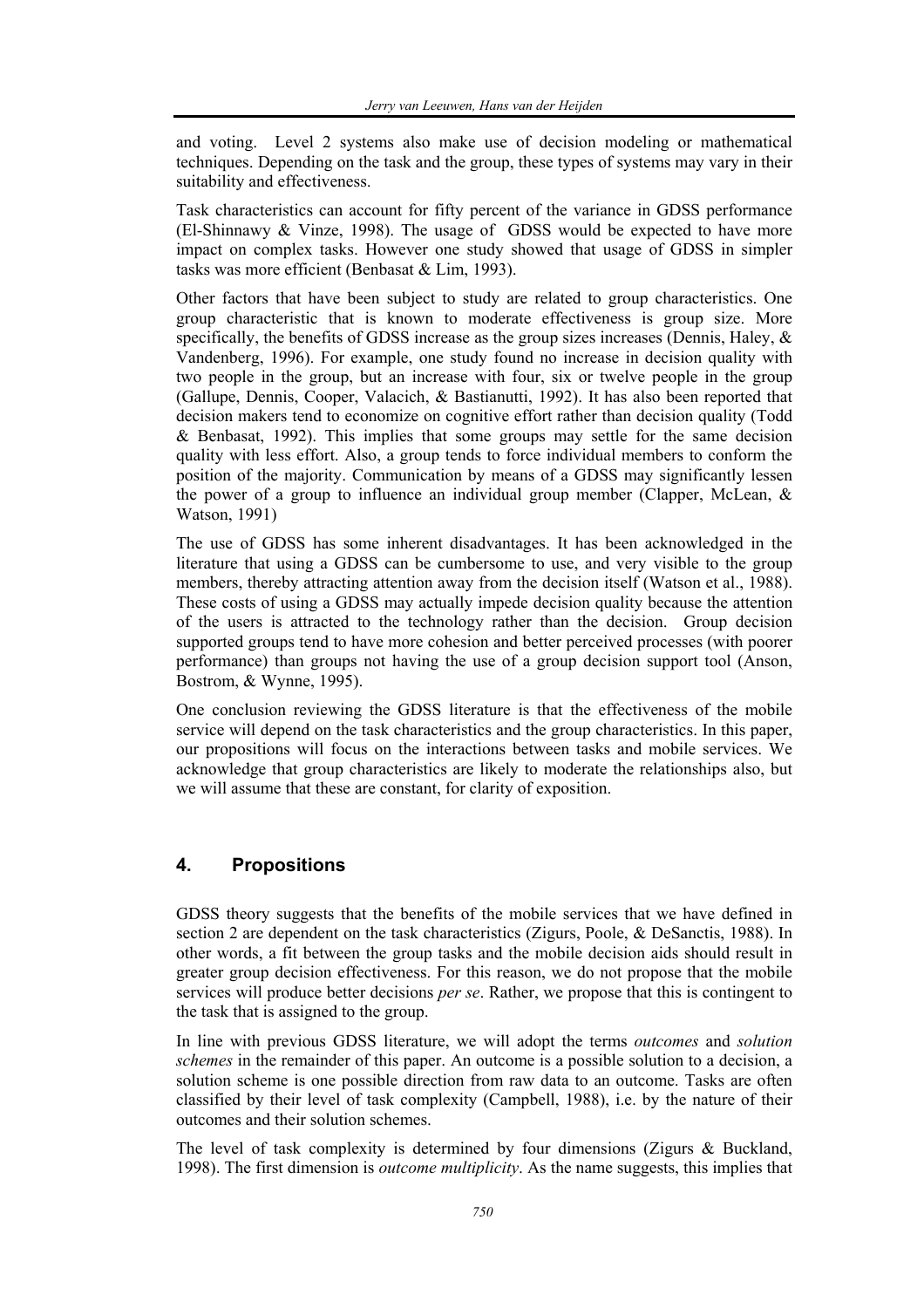there is more than one outcome of a task. A second dimension is *solution scheme multiplicity*, meaning that there is more than one possible course of action to attain a goal. The third dimension is *conflicting interdependence*. In this case, adopting one solution scheme means a conflict with another solution scheme. The last dimension is solution scheme/ outcome *uncertainty*. This is the extent to which there is uncertainty about whether a given solution scheme will lead to a desired outcome. Permutations of these four dimensions result in sixteen distinctive types of group tasks, which can be aggregated into five overall task types (Zigurs & Buckland, 1998). These are *simple* tasks, *problem* tasks, *decision* tasks, *judgement* tasks, and *fuzzy* tasks.

Three propositions are formulated for a combination of the five task types. These propositions are based on Table 1.

A *simple* task has low scores on all four dimensions of task complexity level. Examples of simple tasks are group brainstorming sessions. The goal of brainstorming is to arrive at a large number of ideas, irrespective of their feasibility or desirability. There is empirical evidence in the GDSS literature that information systems can effectively support brainstorming tasks. In one experiment, groups equipped with electronic brainstorming tools performed better than those who were deprived of these tools (Gallupe et al., 1992).

| Group tasks     | Example tasks in previous<br>GDSS research | Possible contribution of<br>mobile decision aids                                                                |
|-----------------|--------------------------------------------|-----------------------------------------------------------------------------------------------------------------|
| Simple task     | Idea generation<br><b>Brainstorming</b>    | Information gathering in ad hoc meeting<br>environments                                                         |
| Problem task    | R&D Project Planning<br>Task               | Information gathering and matching in ad<br>hoc meeting environments                                            |
|                 | Chess problems                             |                                                                                                                 |
|                 | Personnel scheduling                       |                                                                                                                 |
|                 | Personnel placement                        |                                                                                                                 |
| Decision task   | Choosing a house                           | Information gathering and matching in ad<br>hoc meeting environments                                            |
| Judgement tasks | Sales territory problem                    | Information gathering and matching, and<br>preference gathering and matching in ad<br>hoc meeting environments. |
|                 | Intelligence analysis                      |                                                                                                                 |
|                 | Stock market analysis                      |                                                                                                                 |
|                 | Probability learning tasks                 |                                                                                                                 |
| Fuzzy tasks     | Foundation task                            | Information gathering and matching, and<br>preference gathering and matching in ad<br>hoc meeting environments. |

*Table 1: Group Tasks and Mobile Decision Aids (based on Gallupe & DeSanctis, 1988; Zigurs & Buckland, 1998)* 

In a mobile setting, we argue that an information gathering service provides the most use in these types of tasks. The main purpose of the mobile decision aid will be on the importing of information from other users and to preserve the diversity of information. This leads to our first proposition.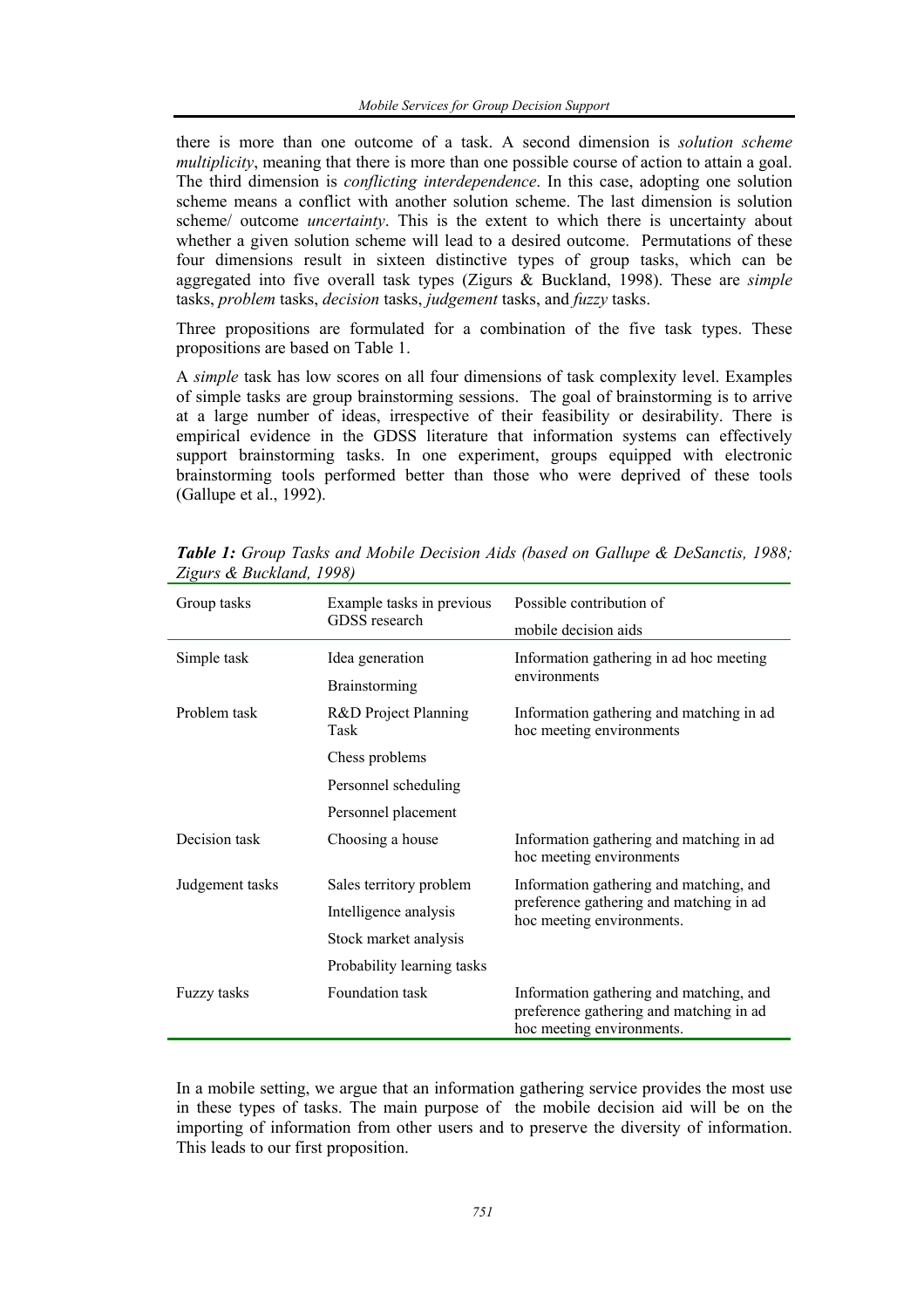#### **Proposition 1**

*In the context of simple tasks, groups will perform better if equipped with mobile decision aids for the purpose of gathering information.* 

A *problem* task has a single, well-defined desired outcome but consists of multiple solution schemes, often with outcome uncertainty. An example of a problem task is the R&D Project Planning Task (McLeod & Liker, 1992). In this task, the group members need to reach consensus on the appropriate sequence of management activities for a research project. In deciding about the appropriate sequence they have to deal with conflicting interdependencies. But they also have to deal with uncertainty, as it is unclear which of the possible sequences would give the required outcome. The focus for *decision* tasks is to select a solution that best meets a number of possibly conflicting outcomes. There is not a defined outcome, there are multiple solution schemes, there is outcome uncertainty and there is conflicting interdependence.

In a mobile setting, one could argue that for problem tasks and decision tasks, the gathering of information would also be beneficial, for reasons similar to those applicable to simple tasks. Besides information gathering, however, information matching would also be useful. The main purpose of the decision aid would then be to import information and to deal with conflicting interdependencies and uncertainty. In the example above, the group members would compare the temporal sequences that they have identified with each other, and the mobile devices would try to match these sequences with sequences already stored on the device.

#### **Proposition 2**

In the context of problem and decision tasks, groups will perform better if *equipped with mobile decision aids for the purpose of gathering and matching information.* 

*Judgement* tasks are tasks where personal preferences are getting involved. In contrast to the earlier types of tasks, users can have potentially conflicting preferences in judgement tasks. For instance one study used a task that required group members to generate potential solutions for a sales territory problem (Dennis, Easton, Easton, George, & Nunamaker, 1990). This is a task demonstrating uncertainty and potential conflicts. Other judgment tasks are intelligence analysis, stock market analysis and (in laboratory situations) probability learning tasks. In general judgment tasks consist of two parts. First there is the gathering and matching of different sources of information, and second there is the judgment or prediction a certain event will happen (Campbell, 1988).

*Fuzzy* tasks have multiple outcomes, multiple scheme multiplicity, conflicting interdependencies and solution scheme/ outcome uncertainty. In a fuzzy task we see all the complexity level dimensions in effect. The problem itself is not well defined, many different solutions are available, choice have to be made about different preferences and there is a certain degree of uncertainty (Zigurs, Buckland, Connolly, & Wilson, 1999).

An example of a fuzzy task used in experimental GDSS settings is the Foundation task. In this task, users have to distribute funds from a foundation to a number of competing projects. Each project represents a specific value that the user can be attached too (e.g. religious value, monetary value). Since users are quite likely to have different value profiles, these preferences are in principle competing (Poole, Holmes, & DeSanctis, 1991; Watson et al., 1988).

The purpose of the decision aid will be to load information and to deal with information diversity, conflicts and uncertainty. In the example above, the group members would try to make a selection out of a diversity of possible funds by gathering information about the different projects and matching the gathered information with their own preferences.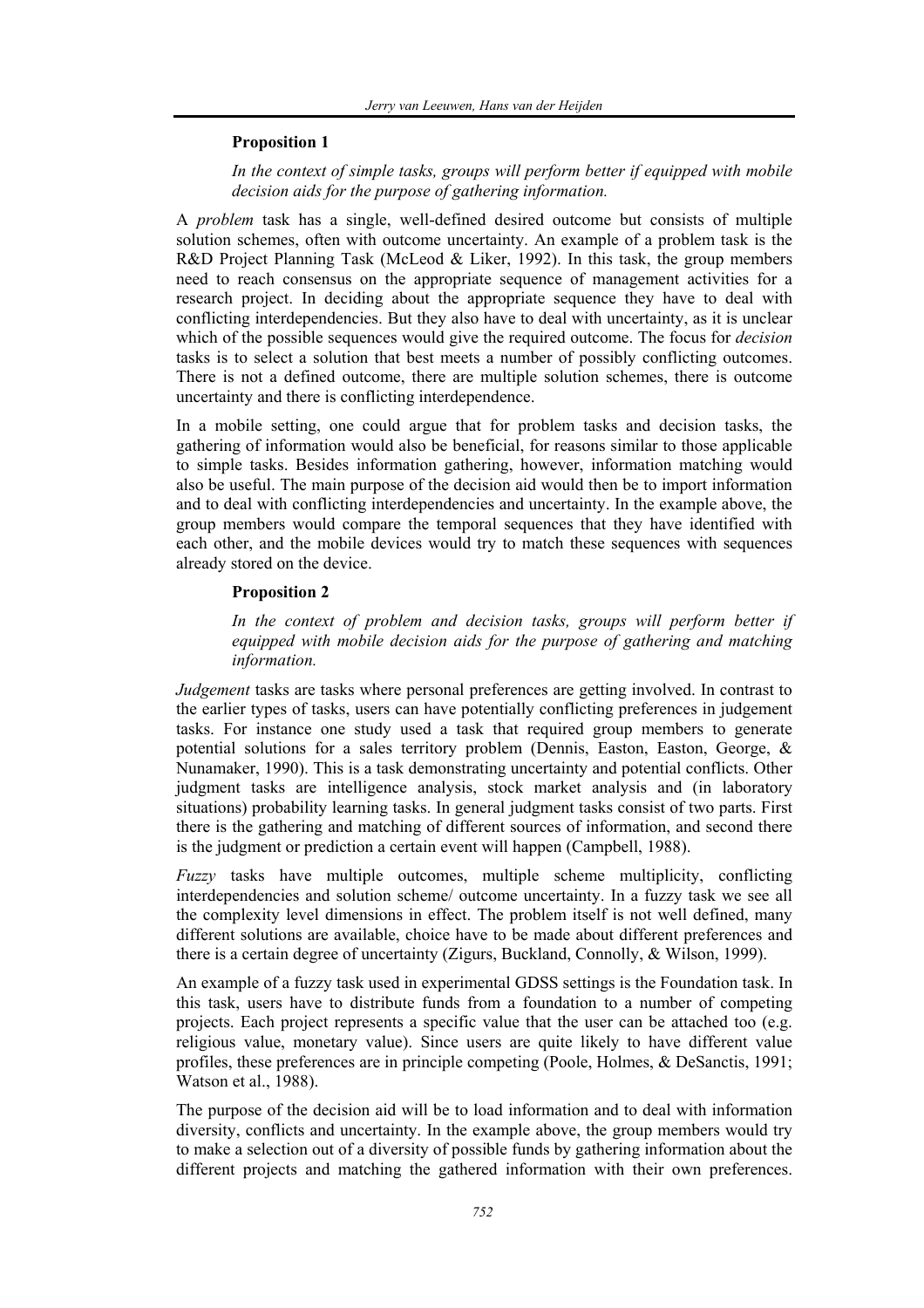Those temporal sequences will be compared with those of the other group members and the mobile devices would try to match these sequences with the temporal sequences of the other group members.

#### **Proposition 3**

*In the context of judgement and fuzzy tasks, groups will perform better when equipped with mobile decision aids for the purpose of gathering and matching information, and gathering and matching of preferences.* 

## **5. Discussion**

In this paper we have drawn attention to an important new role for mobile devices: their assistance in group decision making. We have attempted to underscore the relevance of studying this role by looking at four specific mobile services that can be envisioned: information gathering, information matching, preference gathering, and preference matching. Although this is not the first study to recognize the value of mobile services for groups see e.g. (Lyytinen  $\& Y$ oo, 2002), to the best of the authors' knowledge, this is the first study that specifically proposes services for use in group decision environments.

To illustrate the effects of these group decision aids, we have developed three propositions. Each proposition links the features with specific task characteristics. By doing so we recognize earlier findings in the GDSS literature that the effectiveness of group support is contingent upon the type of task that the group is supposed to resolve.

We have provided a preliminary theory that is constrained by a number of assumptions. The first assumption is that all users possess smart mobile devices with the necessary mobile services. In practice, this may not be the case. The adoption of smart mobile devices, however, is expected to increase. Also, the downloading of applications in the form of web services is gaining increased acceptance. It may well be that in the near future, an ad hoc group will be able to download these types of services on the spot.

Major software design issues with respect to these services are end-to-end security, as well as the handicapped interface between user and GDSS. Because mobile devices have small screens and rely on very limited data entry capabilities, it is not possible to interact with the mobile GDSS in the same way as one would with a traditional GDSS. In addition, one useful functionality of the traditional GDSS, the so-called "public screen", is not available in an ad hoc network setting. It remains to be seen to what extent traditional GDSS capabilities can be carried over to a mobile setting.

The second qualification to our work is that all members of the group will have an equal share and an equal influence in the decision. To put it another way, our work has not taken into account the group dynamics inherent to any group decision making. This is, of course, a fascinating object of study in itself. Power relationships between group members, competence in expressiveness and negotiation, user decision strategies that go beyond the boundaries of the group task: all these forms of group behavior are weakening the validity of our propositions. We encourage other researchers, therefore, to extent these propositions by including group dynamics.

Another direction for further research is empirical rather than theoretical. Clearly our argument that these mobile services will support group decision making requires empirical backing. Experiments are likely to be the most appropriate research methods to examine the validity of the propositions. In experiments, researchers are able to isolate the task and reduce the impact of potentially confounding variables. Also, experiments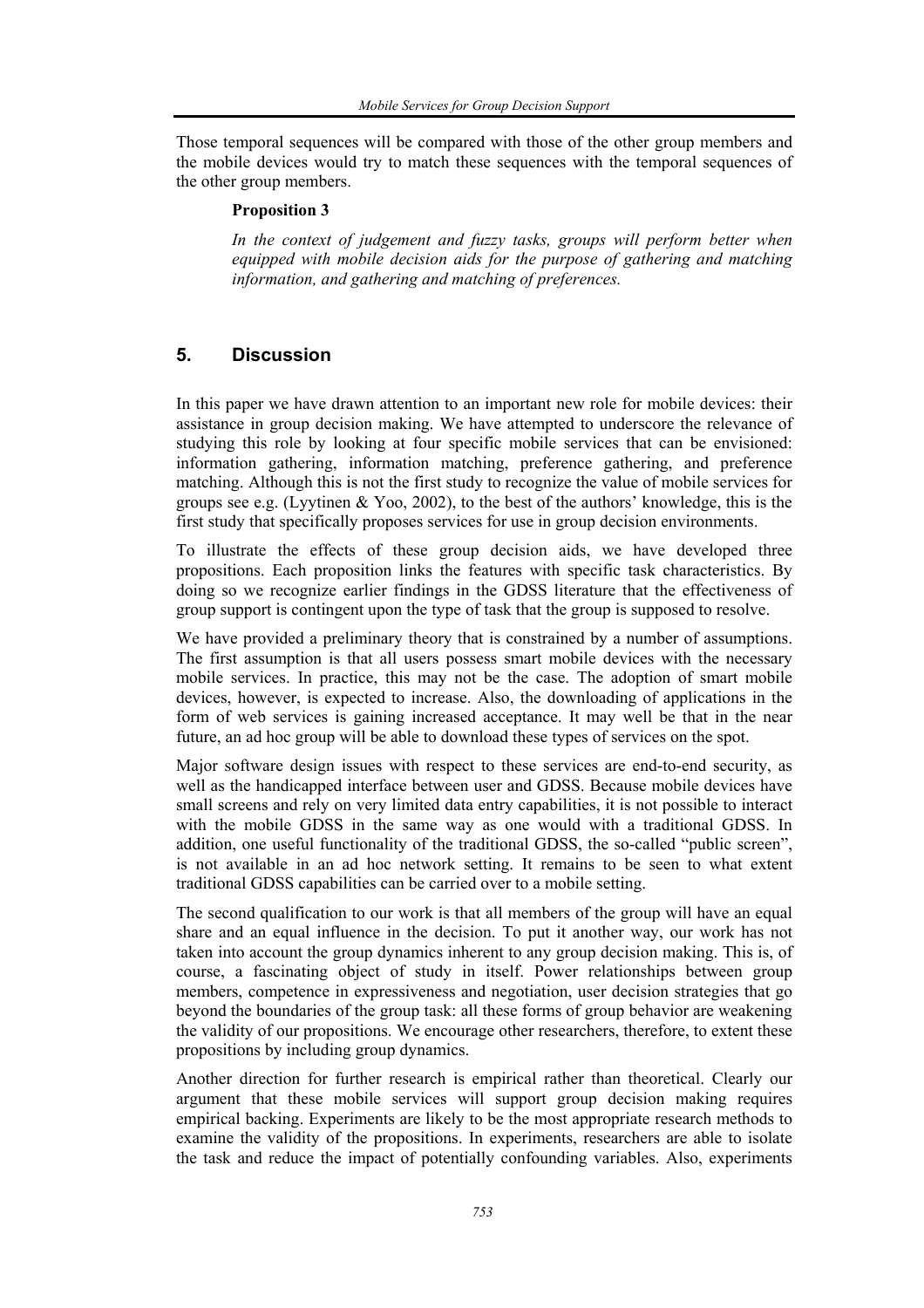enable the inference of causal relationships, in the sense that improved decision effectiveness can unambiguously be attributed to the availability of the mobile service.

## **References**

- Aiken, M., Krosp, J., Shirani, A., & Martin, J. (1994). Electronic brainstorming in small and large groups. Information & Management, 27, 141-149.
- Anson, R., Bostrom, R., & Wynne, B. (1995). An experiment assessing group support systems and facilitator effects on meeting outcomes. Management Science, 41(2), 189-208.
- Belotti, V., & Bly, S. (1996). Walking away from the desktop computer distributed collaboration and mobility in a product design team. Paper presented at the ACM 1996 conference on Computer Supported Cooperative Work, Cambridge.
- Benbasat, I., & Lim, L. (1993). The effects of group, task, context, and the technology variables on the usefulness of group support systems. Small Group Research, 24.
- Campbell, D. J. (1988). Task complexity: a review and analysis. Academy of Management Review, 13(1), 40-52.
- Chun, K. J., & Park, H. K. (1998). Examining the conflicting results of GDSS research. Information & Management, 33, 313-325.
- Clapper, D. L., McLean, E. R., & Watson, R. T. (1991). An experimental investigation of the effect of a group decision support system on normative influence in small groups. Paper presented at the Twelfth International Conference on Information Systems, New York.
- Dennis, A. R. (1996). Information exchange and use in group decision making: you can lead a group to information, but you can't make it think. MIS Quarterly(December), 433-457.
- Dennis, A. R., Easton, A. C., Easton, G. K., George, J. F., & Nunamaker, J., J. F. (1990). Ad hoc versus established groups in an electronic meeting system environment. Paper presented at the 23rd Annual Hawaii International Conference on System Sciences, Alamitos, CA.
- Dennis, A. R., Haley, B. J., & Vandenberg, R. J. (1996). A meta-analysis of effectiveness, efficiency, and participant satisfaction in group support systems research. Paper presented at the Seventeenth International Conference on Information Systems, Cleveland Ohio.
- DeSanctis, G., & Gallupe, R. B. (1987). A foundation for the study of group decision support systems. Management Science, 33(5), 589-609.
- El-Shinnawy, M., & Vinze, A. S. (1998). Polarization and persuasive argumentation: A study of decision making in group settings. MIS Quarterly(June), 165-198.
- Fjermestad, J., & Hiltz, S. R. (1997). Experimental studies of group decision support systems: an assessment of variables studied and methodology. Paper presented at the 30th Hawaii Conference on System Sciences, Alamitos, CA.
- Gallupe, R. B., Dennis, A. R., Cooper, W. H., Valacich, J. S., & Bastianutti, L. M. (1992). Electronic brainstorming and group size. Academy of Management Journal, 35(2), 350-369.